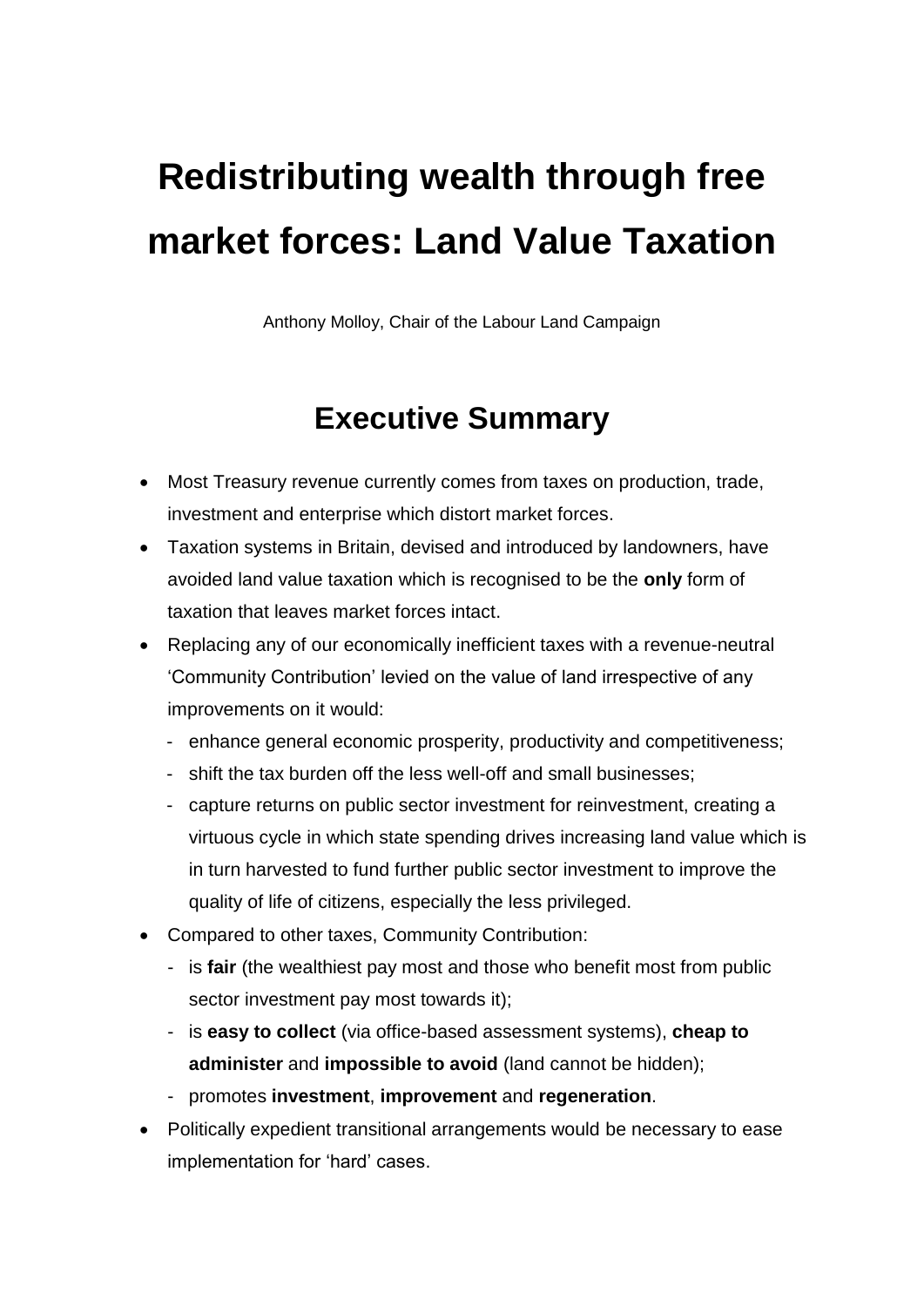## **Rule Number One of Taxation (TMSIT, TLOIWGD)**

Taxes distort market forces: The More Something Is Taxed, The Less Of It Will Get Done:

- taxes on work make it less worthwhile working; if Income Tax were at 100%, not many people would bother going out every day<sup>1</sup>;
- taxes on trade raise prices; the higher the rates of Value Added Tax and tariffs, the less domestic consumers buy and the lower the competitiveness of exporters;
- taxes on property discourage improvement; I will be less likely to employ a builder to build my extension or invest in my business premises to enhance productivity if doing so will put my Council Tax bill or Business Rates up;
- taxes on enterprise impede investment; Corporation Tax eats into profits and abolishes potentially wealth-creating economic activity at the margin.

In short, taxes on production, trade, investment and enterprise distort market forces and eliminate activity at the margin (see Box 1): what the Treasury refers to as "deadweight losses". Such taxes—Income Tax, National Insurance Contributions, VAT, Council Tax, Business Rates and Corporation Tax—account for 77% of UK Treasury revenue<sup>2</sup>.

And yet, "taxes are the price we pay for civilised society $^{3}$ ": to defend us from foreign aggression and domestic crime; to build and maintain the infrastructure that is essential to modern life; to protect the most vulnerable in society … Nobody, not even the most fundamentalist libertarian would advocate the abolition of all taxes. Does this necessarily mean that we are obliged to accept the rock of market distortion if we are to avoid the hard place of anarchy?

1

 $1$  Currently, some 40% of an average British worker's salary is collected by Treasury payroll taxes, i.e. Income Tax and Employee's and Employer's National Insurance Contributions

<sup>&</sup>lt;sup>2</sup> [www.gov.uk/government/publications/summer-budget-2015/summer-budget-2015.](http://www.gov.uk/government/publications/summer-budget-2015/summer-budget-2015) Last consulted on 05/01/2017

 $3$  Oliver Wendell Holmes[, Justice of the Supreme Court of the United States,](https://en.wikipedia.org/wiki/Associate_Justice_of_the_Supreme_Court_of_the_United_States) 1904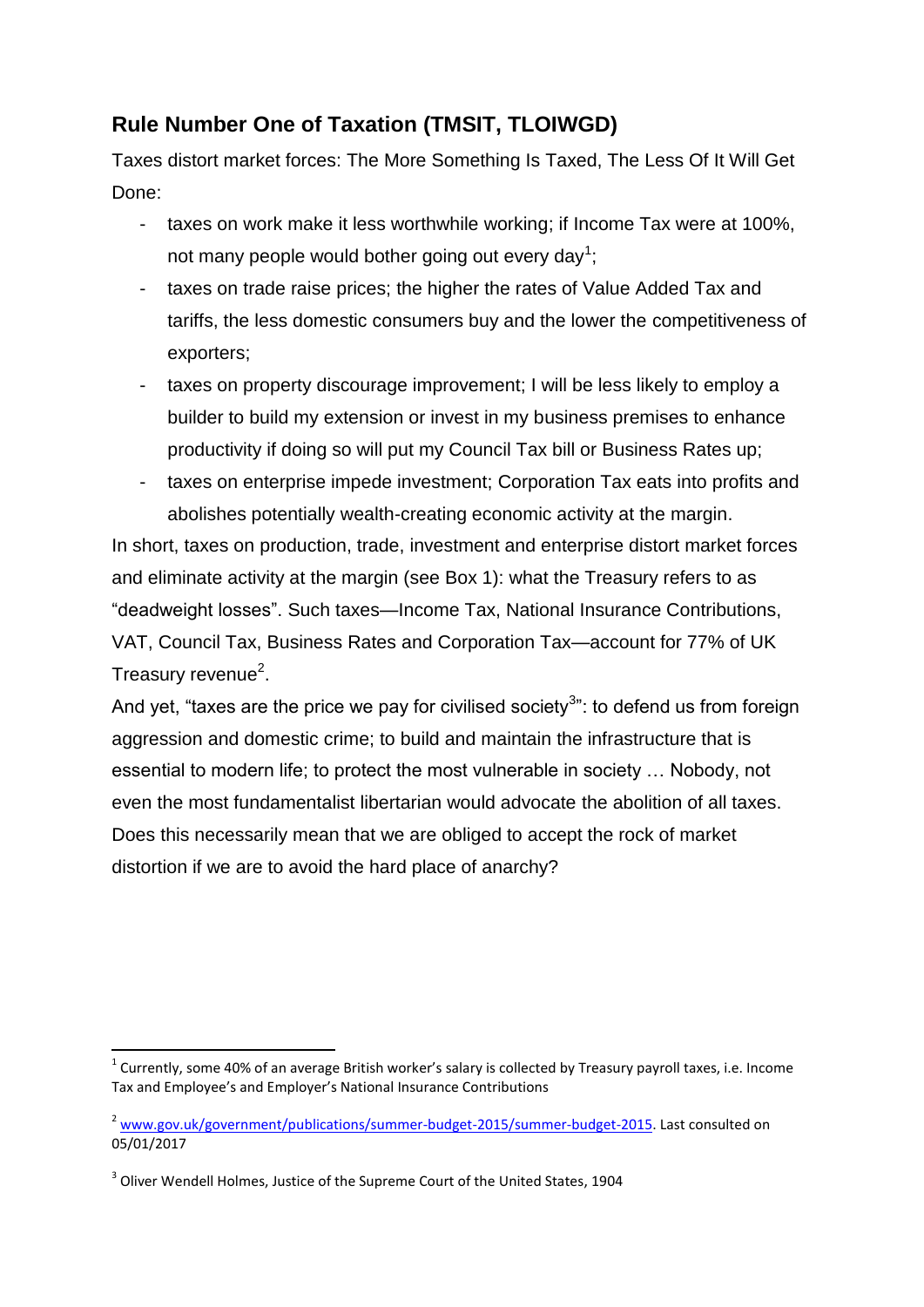

For any given economic activity, some circumstances will be better than others, notably some locations, e.g. a busker is likely to make more money in Leicester Square Tube station than up a mountain in Scotland; this is nothing to do with quality of output—it could be [*insert name of your favourite singer*] up on the mountain, he/she ain't going to make as much as me [*don't ask*] at Leicester Square. Somewhere near Haringey, our busker will make just enough to make busking worthwhile: this is the margin. Above the margin, output is greater and the producer there gets a higher return because she is in possession of—has a monopoly on—a particular location. Economists call this producer surplus or economic rent; tenants call it rent. In the figure, the margin—where all the action happens—is at Site 6, the point at which production is just worthwhile (yellow line); by Site 7, output is insufficient to meet production costs with enough profit to bother. However, the introduction of taxes on production costs or profits (red line) abolishes the viability of the producer at site 6 who goes out of business and the nation's economy shrinks. **Example 12**<br> **Example 12**<br> **Example 12**<br> **Example 12**<br> **Example 12**<br> **Example 12**<br> **Example 12**<br> **Example 12**<br> **Example 12**<br> **Example 12**<br> **Example 12**<br> **Example 12**<br> **Example 12**<br> **Example 12**<br> **Example 12**<br> **Example 12** 

### **A brief history of taxation in Britain**

Until the early 19<sup>th</sup> Century, government in Britain was essentially funded by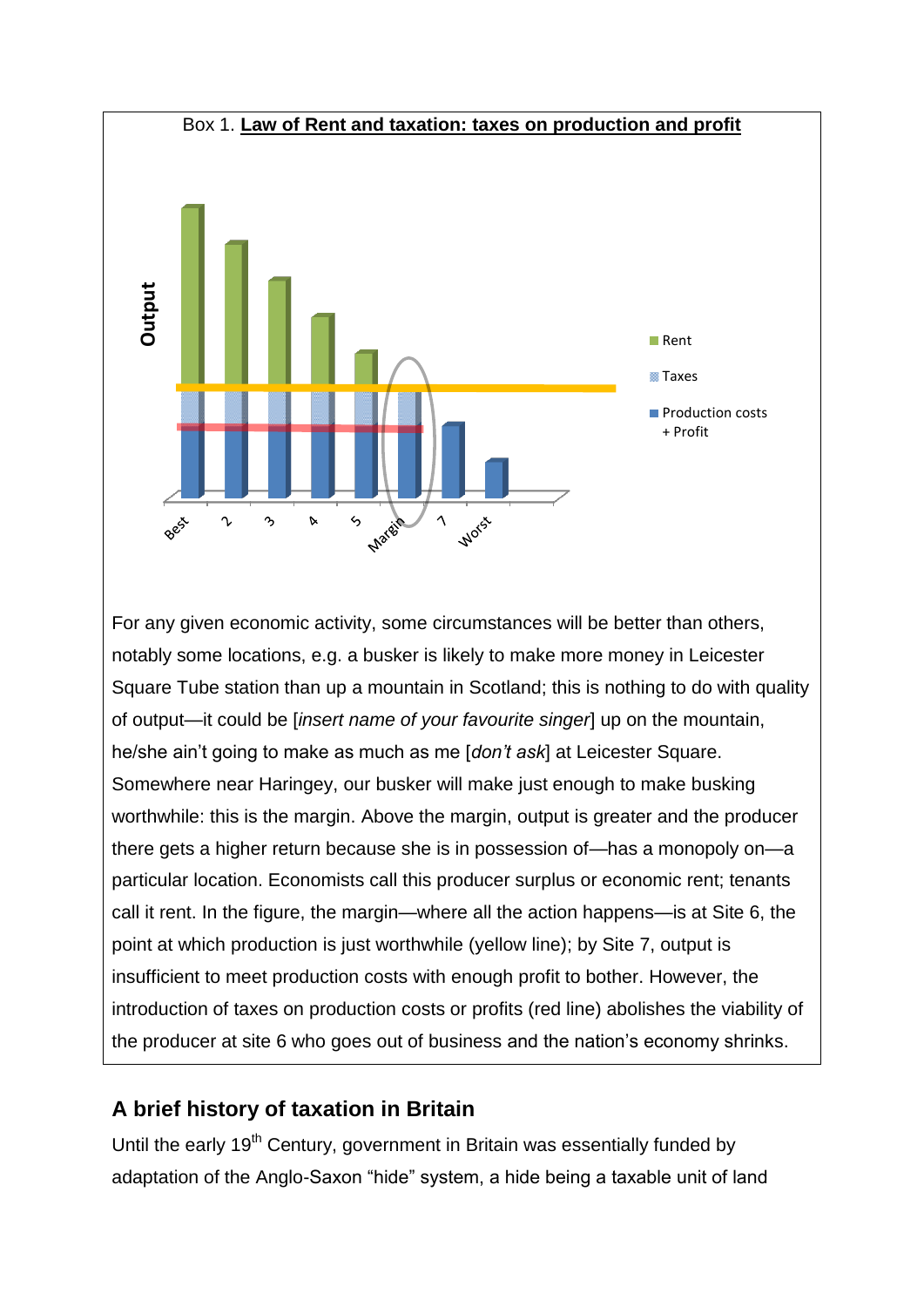based on its potential for agricultural production, i.e. its economic value. Thus one hide of the best land in the figure in Box 1 might be one-tenth the area of one hide of the worst land. In the intervening centuries, landowners and increasingly powerful property-owning merchants steadily eroded their obligations by rejecting revaluation<sup>4</sup> and an income tax was first introduced in 1798 to pay for the coming [Napoleonic](https://en.wikipedia.org/wiki/Napoleonic_Wars)  [Wars.](https://en.wikipedia.org/wiki/Napoleonic_Wars) From 1842 on, income tax became a fixture despite many promises to repeal it, even after the last property-owning restrictions were lifted on sitting in Parliament and voting in elections (in 1918 for men and 1928 for women). With massive expansion of the role of government in the  $20<sup>th</sup>$  Century, taxes on work inexorably rose and a whole raft of other taxes (including some relatively mild property taxes) were introduced, but none based on land value. Indeed, systems like the Common Agricultural Policy of the European Union carry negative land taxes<sup>5</sup>, subsidies that pay landowners for holding their asset, no matter what they do with it. This has caused an escalation in the price of agricultural land and put it beyond the reach of regular—notably young, entry-level—farmers.

The fiscal bible in Britain (and pretty much everywhere else) has been written—and voted in—by the owners of land.

#### **Land value taxation**

A Land Value Tax (LVT) is an annual levy on the unimproved value of land, ignoring any buildings or amenities added to it by the landowner's work and investment, past and present. LVT is not a property tax which is really two distinct taxes on two entirely different types of asset, namely one on the land and another on what is on it. Buildings and other improvements are products of individual effort and taxing them discourages building and improvement. In contrast, land is God-given (or more accurately if one goes back far enough, seized through violence or the threat of violence) and no matter how much you tax it, it is not diminished ("Buy land, they're not making it any more<sup>6</sup>"). LVT—a tax on economic rent or the unearned income that

 $4$  While the Magna Carta is generally thought of as a kind of Declaration of Human Rights, its main concern is "scutage" and "aids" (what we call taxes), forcing Bad King John to promise that "*No scutage nor aid shall be imposed on our kingdom, unless by common counsel of our kingdom, except for ransoming our person, for making our eldest son a knight, and for once marrying our eldest daughter; and for these there shall not be levied more than a reasonable aid. In like manner it shall be done concerning aids from the city of London.*"

<sup>5</sup> Duncan Pickard: The Lie of the Land (Shepheard-Walwyn, 2004)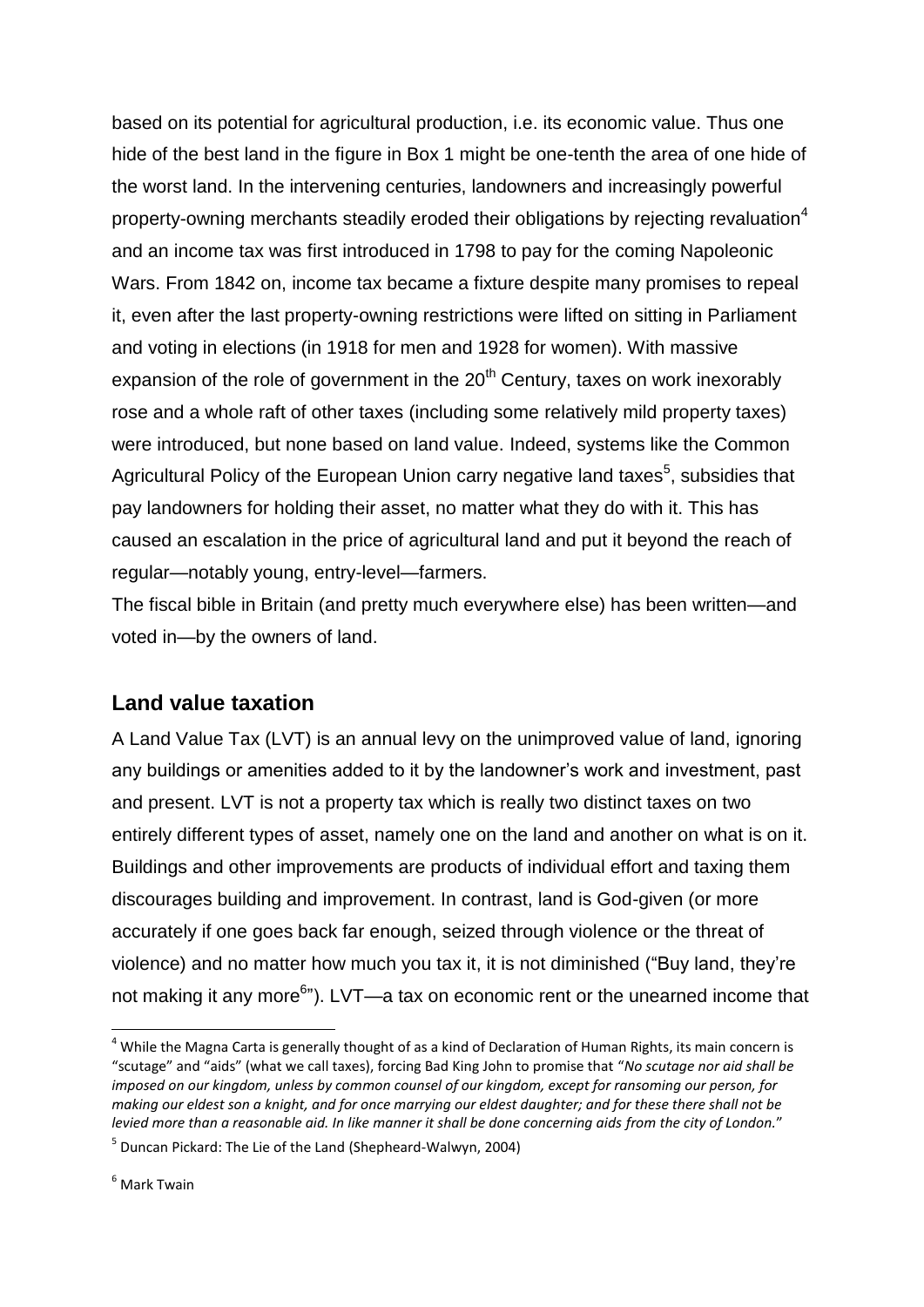accrues from monopolistic possession of a fixed-supply asset\*\*—is the exception to Rule Number One of Taxation because it does not distort market forces<sup>7</sup> (Box 2).



nation's economy shrank in consequence. If instead, taxes are shifted on to economic rent, Site 6 is kept viable. In the particular embodiment of a tax on economic rent as shown here, not only is revenue to the Treasury significantly increased but also most monopoly holders still benefit from much of their unearned income.

The value of any parcel of land is conditioned by three factors:

size:

1

- location (e.g. fertility or, more relevantly to most of us, proximity to jobs and access to amenities such as transport links, sewerage systems, good schools,

<sup>7</sup> "*All taxes do not affect growth in the same way. For example, taxes on mobile capital and high marginal rates of tax on income affect growth disproportionately. Taxes on land, consumption and on economic activities that lead to harmful 'spillover' effects reduce growth to a lesser extent and can even improve economic welfare.*" In: Taxation, Government Spending & Economic Growth, Philip Booth, ed., published by the Institute for Economic Affairs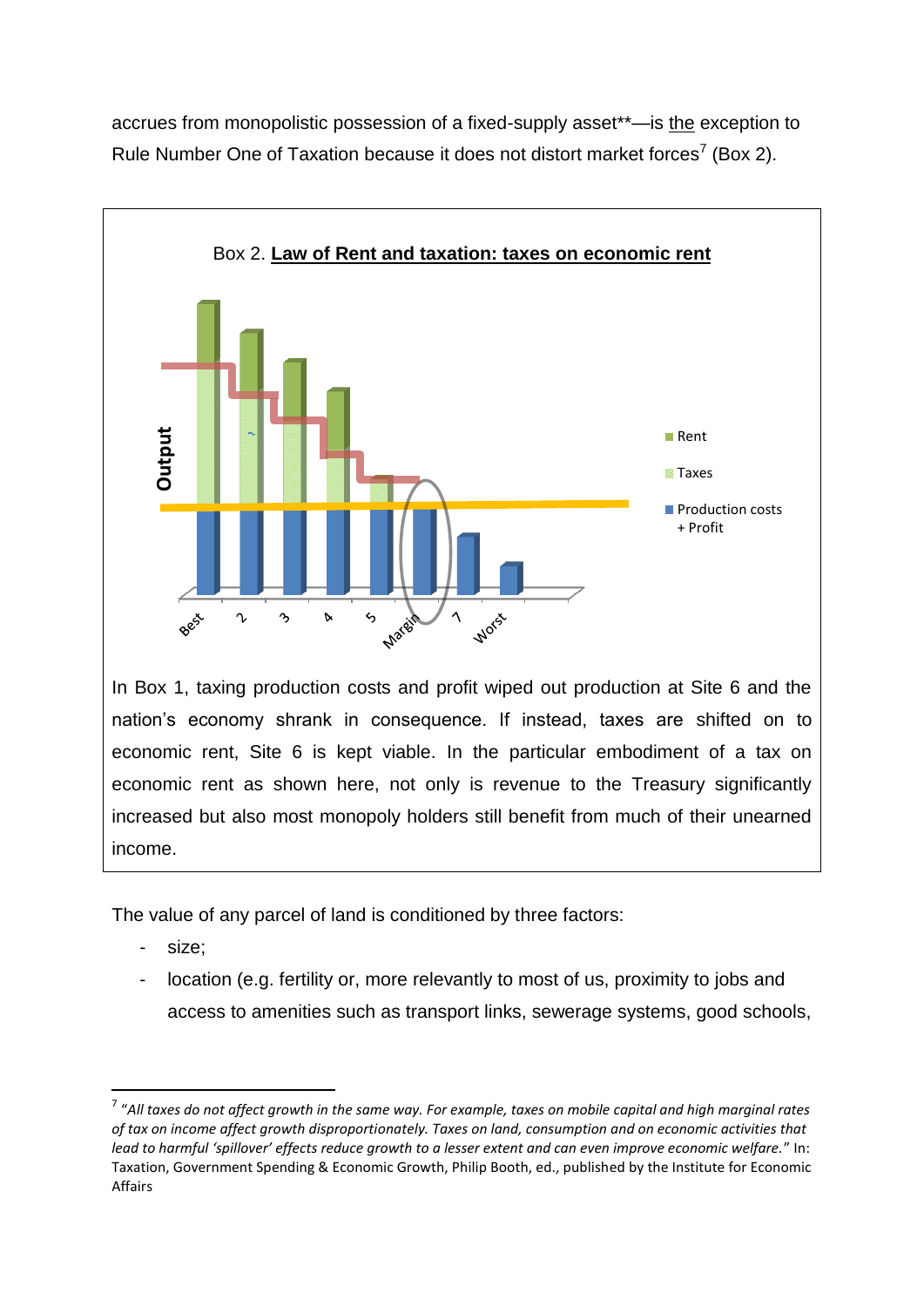leisure facilities, parks, rubbish collection, policemen, fire engines, the BBC, interpretative dance classes, etc.);

permitted use (e.g. planning permission).

None of these often have much to do with the owner's industry or investment. As Winston Churchill put it:

*"Land monopoly is … the mother of all other forms of monopoly. Unearned increments in land are not the only form of unearned or undeserved profit, but they are the principal form … and they are derived from processes which are not merely not beneficial, but positively detrimental to the general public."* In fact, most investments that drive land value up come out of the public purse (Box 3).

Box 3. **Typical return to the private sector from public sector investment: the Jubilee line extension project**

When the Jubilee underground line was extended in the 1990's, it cost 3.5 billion pounds of public money. In a two-year period around the opening of the line in 1999, an independent assessment<sup>8</sup> was conducted of the increase in land value around one of the stations, Canary Wharf. Within 500 metres of the station, the overall increase in land value specifically attributable to the extension project amounted to £2 billion, A conservative estimate for the overall rise around all 11 stations over the same two-year time frame is £13 billion<sup>9</sup>, a return of nearly 200% a year on a publicsector investment that all went into private pockets.

 $8$  Report commissioned by Transport for London and conducted by real estate services and money management firm Jones Lang LaSalle: "Jubilee Line raises land value by estimated £2.8 billion at Canary Wharf and Southwark tube stations" [https://tfl.gov.uk/info-for/media/press-releases/2004/july/jubilee-line-raises-land-value-byestimated-andpound28billion-at-canary-wharf-and-southwark-tube-stations]. Last consulted on 05/01/2017

<sup>9</sup> Don Riley "Taken for a Ride: Trains, Taxpayers and the Treasury (Inside story)" (2001) published by the Centre for Land Policy Studies [ASIN: B0015A1ZQC]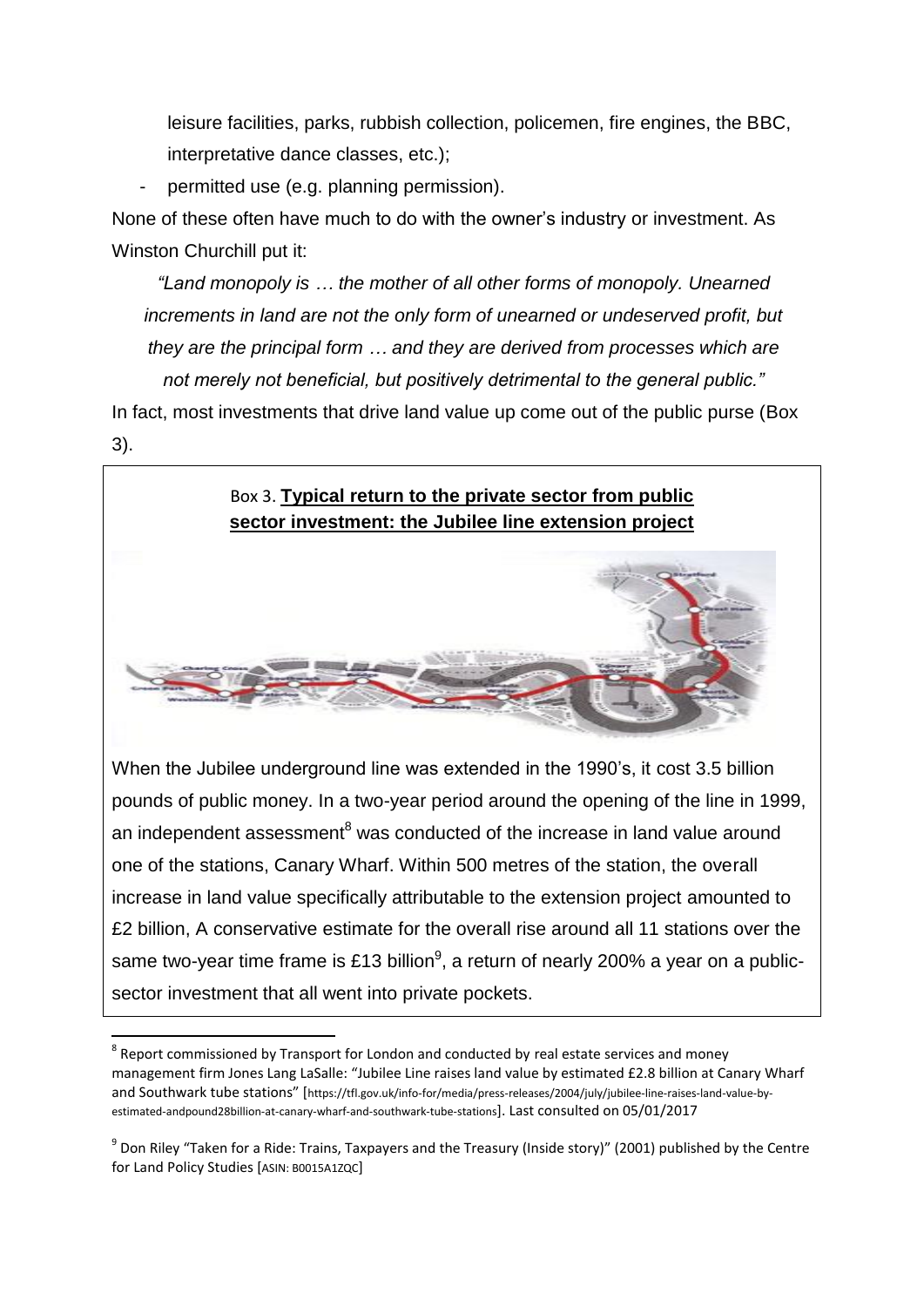If returns on public sector investment were captured for more public sector investment instead of going into private hands, a virtuous cycle could be established in which state spending drives increasing land value (as it has always done) which is in turn harvested to fund further public sector investment to improve the quality of life of citizens, especially the less privileged whose quality of life has most room for improvement.

#### **Virtues**

**.** 

As well as having negligible deadweight losses<sup>10</sup>, LVT is superior to all our current taxes in a number of important ways:

- LVT is fair. Not only is it fair in the sense that those who are most able to pay (the wealthy<sup>11</sup> and big businesses), pay the most, but also in the sense that those who benefit the most from public sector investment (i.e. landowners, through the resultant rise in the value of their asset), contribute most towards said investment in reasonable, proportionate measure. In this light LVT could be seen as a **payment for benefits received** rather than a tax<sup>12</sup>.
- LVT is easy to collect and impossible to avoid. Land is easy to value<sup>13</sup> since said value is mainly conditioned by location (unlike the value of any specific

<sup>12</sup> William Cobbett said: "*The tendency of taxation is to create a class of persons who do not labour, to take from those who do labour the produce of that labour, and to give it to those who do not labour*", presumably talking about his days' equivalent of scroungers on Benefit Street. But failure to tax the right things creates another "class of persons who do not labour etc. etc.", in this case the trust fund kids who roar up and down Knightsbridge in their Lamborghinis.

 $^{10}$  Indeed, many economists suggest that LVT might directly enhance market forces (deadweight gains?), notably through knock-on consequences of expanding the tax base, incentivising improvement of the stock of housing and commercial property, and encouraging optimal land use.

 $11$  Despite a general perception that wealth is less land-based than it used to be, this is not the case. Although less land might be in the hands of Lord Downton Abbey, capital excluding land and housing has been roughly constant as a share of the economy since the mid-1950s, and is lower today than at the turn of the 20th century. Even today, newly acquired wealth quickly finds its way to solid ground, as shown by the massive escalation in land values and property prices since 1990 when the total value of UK housing stock was 1.3 trillion pounds. With only inflation it would now be worth two trillion but its actual value is well over four trillion. This doubling of wealth has come through a rise in the value of land itself, not through new buildings because once built, buildings deteriorate rather than appreciate and notoriously not many new houses were built in that time frame.

<sup>&</sup>lt;sup>13</sup> Perhaps the easiest way is that of Chinese nationalist leader Dr Sun Yat Sen who recommended having the landowner assess the value of his own land for taxation purposes and then, if it seems like a good deal, to buy it!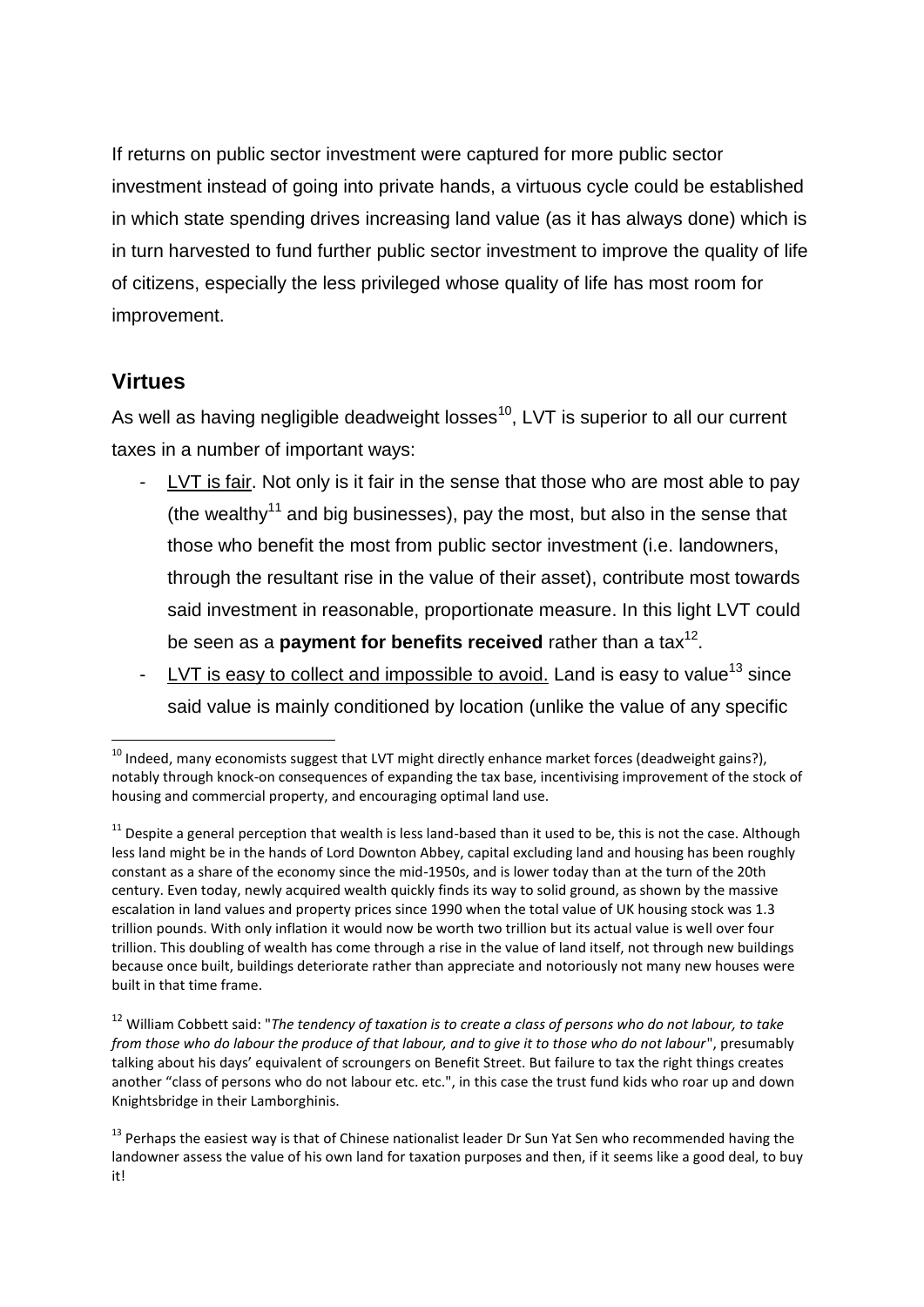property which will depend on a host of very different variables). Every square metre in a given geographical zone will have essentially the same value before simple algorithmic adjustment for planning permission. Effective computer-aided mass assessment techniques are available off-the-shelf for use with geographical information systems so land value can now largely be assessed and regularly updated without ever leaving the office<sup>14</sup>. Although data on land ownership in Britain is notoriously sketchy<sup>15</sup>, this is not a problem with LVT in that if the tax goes unpaid, the land and any property on it is forfeit. Similarly, Her Majesty's Revenue & Customs will know exactly where to collect LVT; you cannot put your Mayfair flat in the Cayman Islands.

Corollary benefits:

- i) Derelict and underexploited land will be brought into optimum use since LVT will encourage landowners to maximise the return on their precious asset that they are now having to pay tax on. In particular, LVT would undermine the socially iniquitous but extremely lucrative and common practices of speculation and land-banking. All this would help solve the housing crisis as well as generally improving the stock and efficiency of use of both residential and commercial property.
- ii) Regeneration of less fortunate areas. Shifting taxation off production costs and on to land value would incentivise businesses to set up or relocate to places where land value is low thereby bringing employment and economic activity to the deprived geographical regions where these are most lacking.
- iii) Recovering some of the wealth tied up in sterile assets and investing it back into the real, wealth-creating economy would drive growth (not to speak of freeing up so many of our brightest and best who currently spend their days administering our Byzantine taxation system or—the rent-seekers together with the useful fools who help them—deploy their

<sup>&</sup>lt;sup>14</sup> Australian states revalue all their land every two years: Valuation of Land Act 1960 [http://www.austlii.edu.au/au/legis/vic/consol\_act/vola1960173/] Last consulted on 05/01/2017

<sup>15</sup> Kevin Cahill: "*there is no land registry record for about 50% of England and Wales*" In: Who Owns Britain (2001) published by Canongate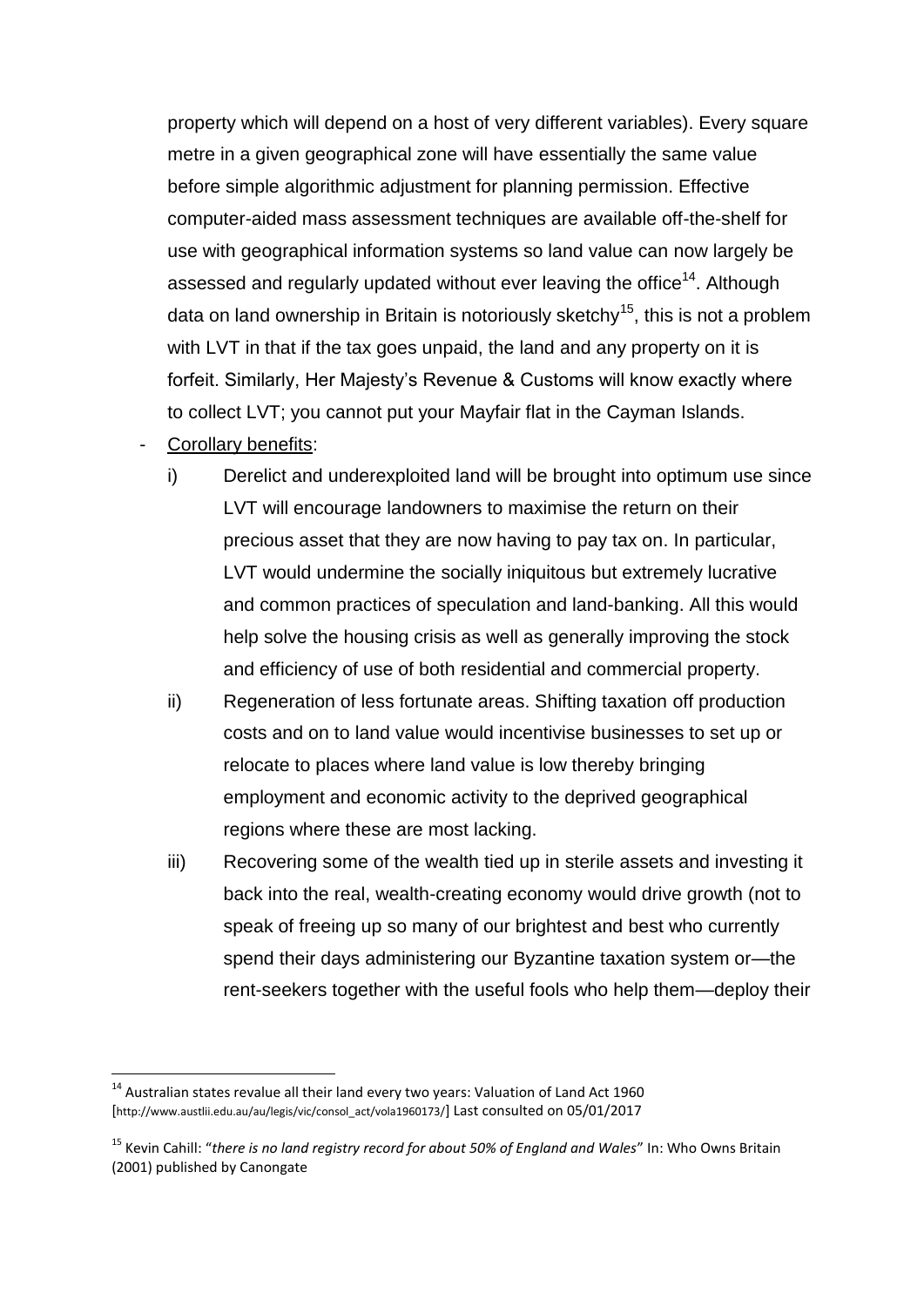undoubted talents in economically counter-productive and socially negative activities like land speculation and tax dodging).

iv) Broadly speaking, in any aspect in which advantage will accrue from making land use more efficient or labour and investment more lucrative—be it housing, farming or industry—LVT will bring about corollary benefits.

#### **Implementation**

**.** 

Although the very introduction of LVT might bring corollary benefits, the central issue is reform of our current inherently unfair, unnecessarily complicated and economically deadly taxation system; the core benefits of LVT are those of it making it possible to abolish other pernicious anti-free market taxes that impede economic activity. Political problems are paramount because, although the economy as well as society and most households will win out, there are bound to be losers and, however small the minority they represent, the population in question wields disproportionate power. The devil is always in the detail and exactly who will win and who will lose is going to depend on how LVT is introduced. Nevertheless, given the fact that land ownership is as concentrated as it is in the United Kingdom<sup>16</sup>, simple arithmetic suggests that it should not be too difficult to formulate LVT in such a way that the vast majority of citizens—and perhaps more pertinently voters—end up better off. Hereafter, a concrete, provisionally costed proposal as to how such a reform might look, although the rough figures presented are obviously no more than that. Depending on their politics, some might prefer to cut Treasury revenue and others raise it but the proposal hereafter is based on keeping the overall tax take the same. Abolishing the eminently unfair Council  $\text{Tax}^{17}$  and economically perverse Business Rates<sup>18</sup> together with a slew of minor taxes that bring in little revenue, are expensive

<sup>&</sup>lt;sup>16</sup> According to Kevin Cahill, the 16.8 million homeowners account for barely 4 per cent of land, and 70% of the country is owned by just 0.6 per cent of the population. In: Who Owns Britain (2001) published by Canongate

 $17$  The owner of a £20 million flat in Mayfair pays less Council Tax than a tenant in a £50,000 flat almost anywhere else in the country

<sup>&</sup>lt;sup>18</sup> CBI Policy Briefing No. 4: "Business rates has become a barrier to entrepreneurship, investment and productivity growth for businesses of all sizes and needs urgent reform."[www.cbi.org.uk/cbiprod/assets/File/pdf/Business%20Rates%20briefing%202016.pdf] Last consulted on 05/01/2017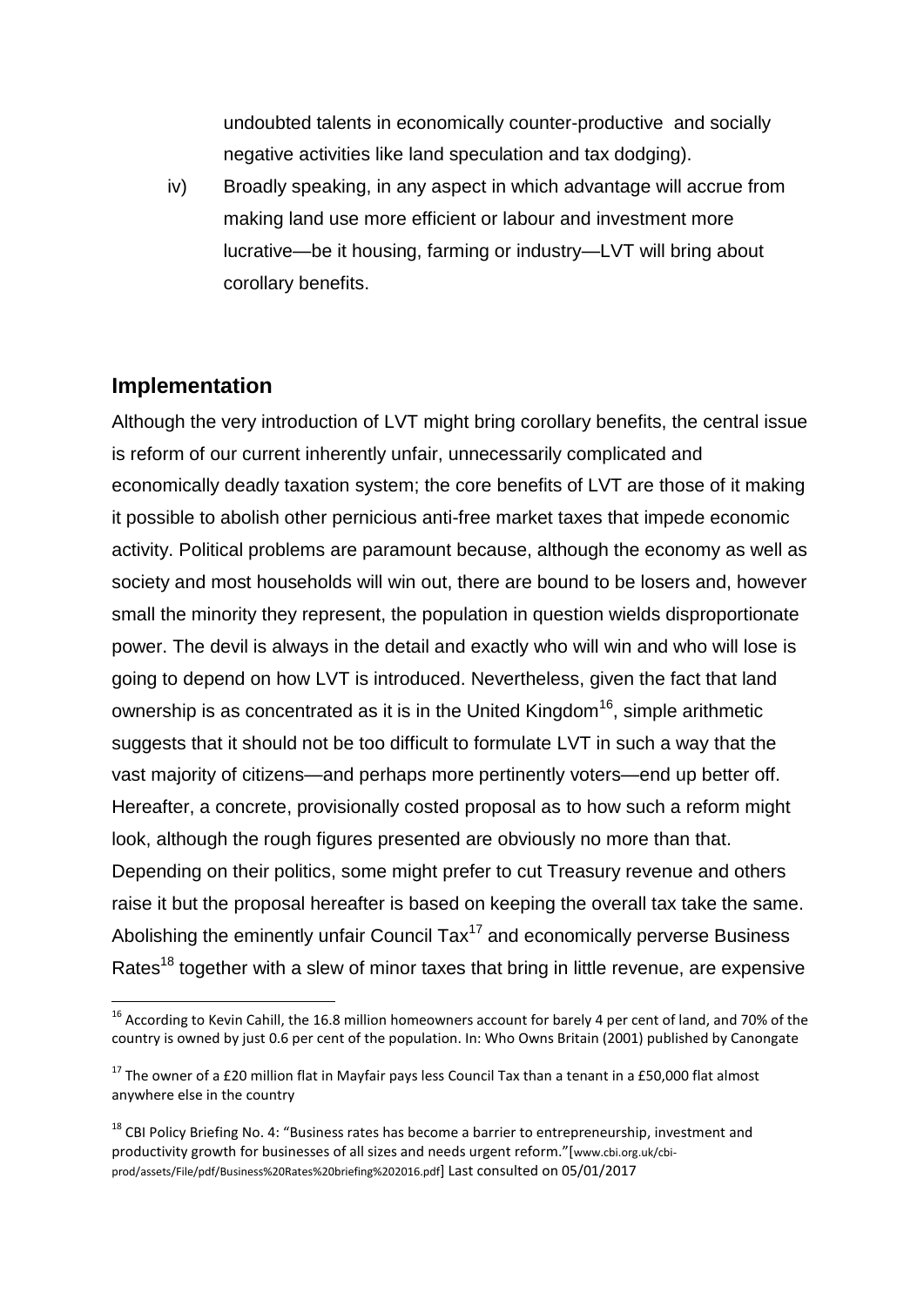to administer and cause hardship for certain groups of people would result in a shortfall to the Treasury of £82 billion, i.e. about 12% of overall revenue (Table 1).

| Tax                               | <b>Revenue</b><br>(£ billion) |
|-----------------------------------|-------------------------------|
| <b>Council Tax</b>                | 28.0                          |
| <b>Business Rates</b>             | 28.0                          |
| <b>Stamp Duty Land Tax</b>        | 8.0                           |
| <b>Capital Gains Tax</b>          | 5.6                           |
| Inheritance Tax                   | 3.8                           |
| <b>TV</b> licence                 | 3.5                           |
| Stamp Duty on shares              | 2.9                           |
| Insurance Premium Tax (75%)       | 2.2                           |
| Annual Tax on Enveloped Dwellings | 0.1                           |
| <b>TOTAL SHORTFALL</b>            | 82.1                          |

#### **Table1. Annual revenue from taxes to be abolished**

Taking aggregate values for the United Kingdom and applying a conservative estimate that, on average across the country, land value corresponds to 55 per cent of capital value<sup>19</sup>, charging LVT at a rate of 3 per cent on commercial properties and 1 per cent on owner-occupied properties would plug the gap created by abolishing the above-mentioned taxes (Table 2). The differential in rates on businesses and owner-occupiers justly reflects a distinction between land held in order to generate income (hence including rented dwellings) and land held for consumption (i.e. living on).

In this scenario, most households would be paying less in LVT than they do currently in Council Tax<sup>20</sup>, notably, the 6.3 million families or 49 per cent of the population<sup>21</sup>

<sup>&</sup>lt;sup>19</sup> This is based on the assumption that average rebuild cost is £100,000 (probably an overestimate), which for Britain's 2.7 million homes would amount to £2,700 billion, leaving £3,300 billion as the land value, or 55 per cent of the property value.

<sup>&</sup>lt;sup>20</sup> The Professional Land Research Group has constructed an application which allows users to estimate how much tax they are paying now (on the basis of demographic information about the household's earnings, Post Code and dwelling) and how much they would be paying if LVT were introduced on a revenue-neutral basis to replace other taxes (with the user choosing which taxes to replace or adjust via a "mixing-desk" slider interface). Crucially, this model includes land value estimates for every Post Code Sector in England and Wales (Post Code Sector is everything to the left of the space plus the digit on the right, e.g. NW6 7??, of which there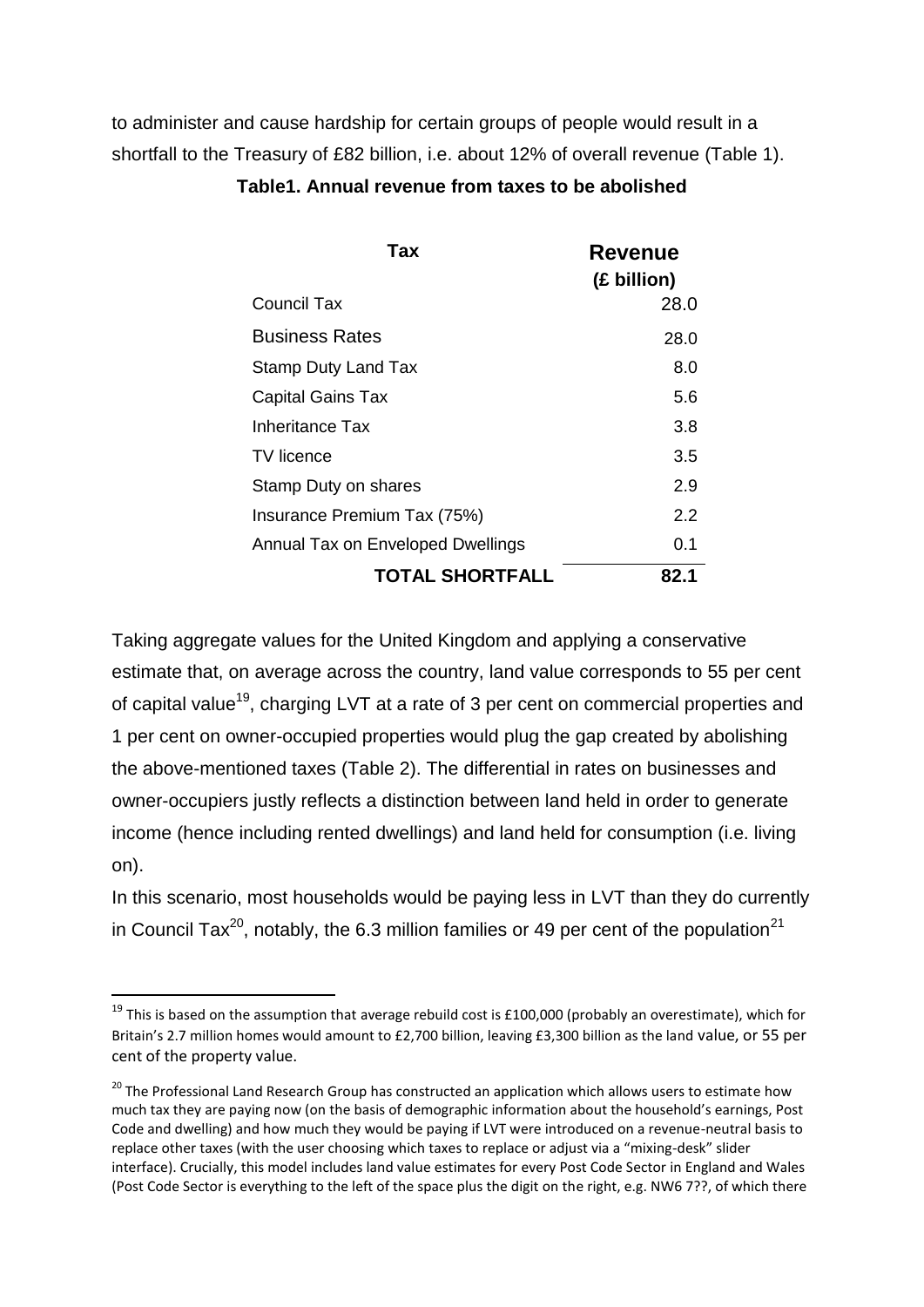who now live in rented accommodation. This is because when supply of a good is fixed, any tax levied on it will be entirely borne by its owner, i.e. rents—which are purely governed by market forces—will not go  $up^{22}$ . Similarly, most businesses in the country will be paying less in LVT than their current Business Rates bill, especially those in deprived areas $^{23}$ .

| <b>Sector</b>                        | <b>Capital</b><br>value | Land<br>value        | <b>LVT</b><br>rate | <b>Revenue</b><br>(£ billion) |
|--------------------------------------|-------------------------|----------------------|--------------------|-------------------------------|
| Residential properties <sup>24</sup> | 6,000                   |                      |                    |                               |
| Owner-occupied                       | 3,900                   | 2,145                | 1%                 | 21.4                          |
| Rental                               | 2,100                   | 1,155                | 3%                 | 34.6                          |
| Commercial properties <sup>25</sup>  | 1,300                   | 715                  | 3%                 | 21.4                          |
| Agricultural land <sup>26</sup>      |                         | 200                  | 3%                 | 6                             |
|                                      |                         | <b>TOTAL REVENUE</b> |                    | 83.4                          |

#### **Table2. Annual LVT revenue**

are about 8,000). This application (an Excel spreadsheet) will soon be available to download from the Web site of the Professional Land Research Group [http://www.plrguk.co.uk/] currently under construction

<sup>21</sup> Resolution Foundation: Only half of families own their own home – how do the other half live? [http://www.resolutionfoundation.org/media/blog/only-half-of-families-own-their-own-home-how-do-the-other-half-live/] Last consulted on 05/01/2017

**.** 

<sup>22</sup> The rent on a buy-to-let house whose owner is paying off a hefty mortgage is exactly the same as that on the identical house next door whose owner paid it off years ago

<sup>23</sup> Labour Land Campaign: "Save the British steel industry by dipping into workers' pensions or replace pernicious Business Rates with a neutral and efficient Land Value Tax?" [http://www.labourland.org/press-releases-andarchive/] Last consulted on 05/01/2017

<sup>24</sup> Office of National Statistics: The UK national balance sheet: 2016 estimates, non-financial assets [https://www.ons.gov.uk/economy/nationalaccounts/uksectoraccounts/bulletins/nationalbalancesheet/2016estimates] Last consulted on 05/01/2017

<sup>25</sup> a) Department for Communities and Local Government, Statistical Release: National Non-Domestic Rates to be collected by Local Authorities in England 2013-14, February 2013

b) www.scotland.gov.uk/Resource/Doc/917/0098553.pdf. [April 2010 figure following revaluation] <sup>26</sup> a) Valuation Office Agency, Property Market Report 2011.

b) Jawad Khan and Tamara Powell (Office, for National Statistics) and Amli Harwood (University of East Anglia, Land Use in the UK, 2013 [www.scribd.com/document/229286274/landuseintheuk-tcm77-316028]. Last consulted on 05/01/2017

c) 'UK farm land values reach record highs', Property Wire, 22 February 2013.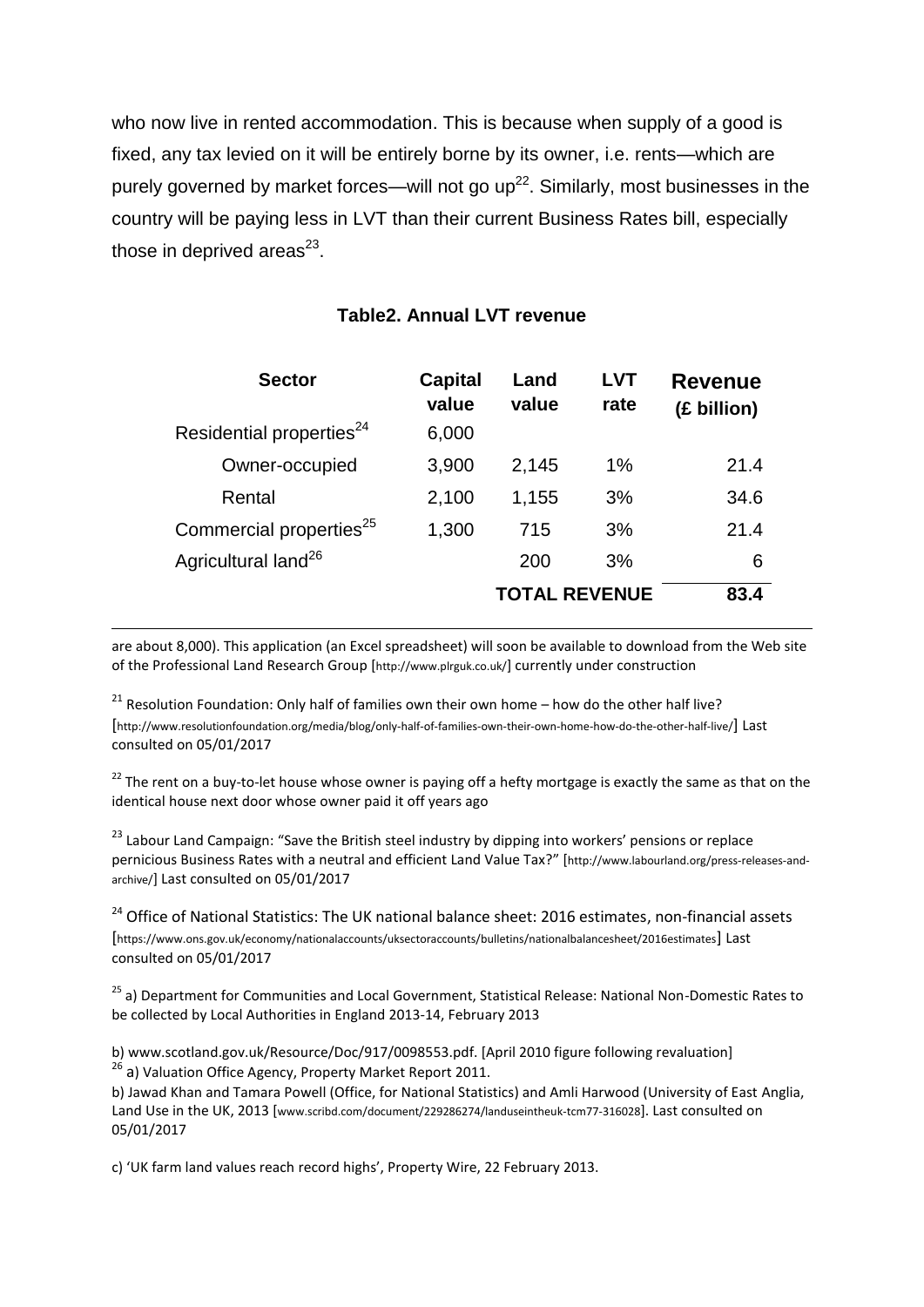Once in place, LVT could be extended as time goes by to get rid of other anti-free market taxes, e.g. it could be raised incrementally in parallel to successive rises in the Personal Allowance for payment of Income  $\text{Tax}^{27}$ . And taxes on trade must be on the horizon: VAT really ticks all the boxes for an economically disastrous, unfair, difficult-to-administer and easy-to-dodge-and-even-easy-to-actually-defraud tax. LVT could cause hardship in certain populations: those living in places like London where land values have escalated beyond sanity; the asset-rich/income poor such as the widow living in the big old family home; ... Politically expedient tweaking may be necessary: geographically differentiated rates may be indicated; the collection of levies due may have to be deferred until the property changes hands (with borrowing based on future expectations, if necessary); … But, as a recent article on LVT in The Economist magazine<sup>28</sup> put it, "*Politically tricky problems are ten-a-penny. Few offer the people who solve them a trillion-dollar reward*".

#### **Conclusion**

1

Shifting taxation towards a system based on land value would enrich a substantial proportion of the less privileged population of Britain (or anywhere else where taxation has been formulated by landowners, i.e. everywhere) because rich people tend to own a lot of valuable land, poor people little. Land value-based tax reform would benefit wealth-creators and ordinary people at the expense of the rentprofiteers who constitute a minority—in essence a tiny minority—of citizens of the country. LVT could easily be engineered to increase economic prosperity and improve social outcomes for the bottom third of the income distribution; a more radical implementation might benefit the vast majority of citizens who own such a small corner of our green and pleasant land<sup>29</sup>.

In parallel, one of the few things that economists—as diverse as Adam Smith $^{30}$ , David Ricardo<sup>31</sup>, Henry George<sup>32</sup>, Milton Friedman<sup>33</sup> and Joseph Stiglitz<sup>34</sup>—tend to

<sup>&</sup>lt;sup>27</sup> Raising the Personal Allowance from £11,000 to £25,000 would at a stroke significantly benefit the lowestpaid third of the working population

<sup>&</sup>lt;sup>28</sup> Edward Lucas: Space and the city (4 April 2015) [http://www.economist.com/news/leaders/21647614-poor-land-useworlds-greatest-cities-carries-huge-cost-space-and-city] Last consulted on 05/01/2017

<sup>&</sup>lt;sup>29</sup> Believe it or not, reliable figures on land ownership in Britain are VERY difficult to ascertain because of the lack of transparency in far-away Tax Havens where so much of our country seem to be located.

<sup>30</sup> Adam Smith, The Wealth of Nations, [Book V, Chapter 2,](https://en.wikisource.org/wiki/The_Wealth_of_Nations/Book_V/Chapter_2) Article I: Taxes upon the Rent of Houses "*Groundrents are a still more proper subject of taxation than the rent of houses. A tax upon ground-rents would not raise the rents of houses. It would fall altogether upon the owner of the ground-rent, who acts always as a*